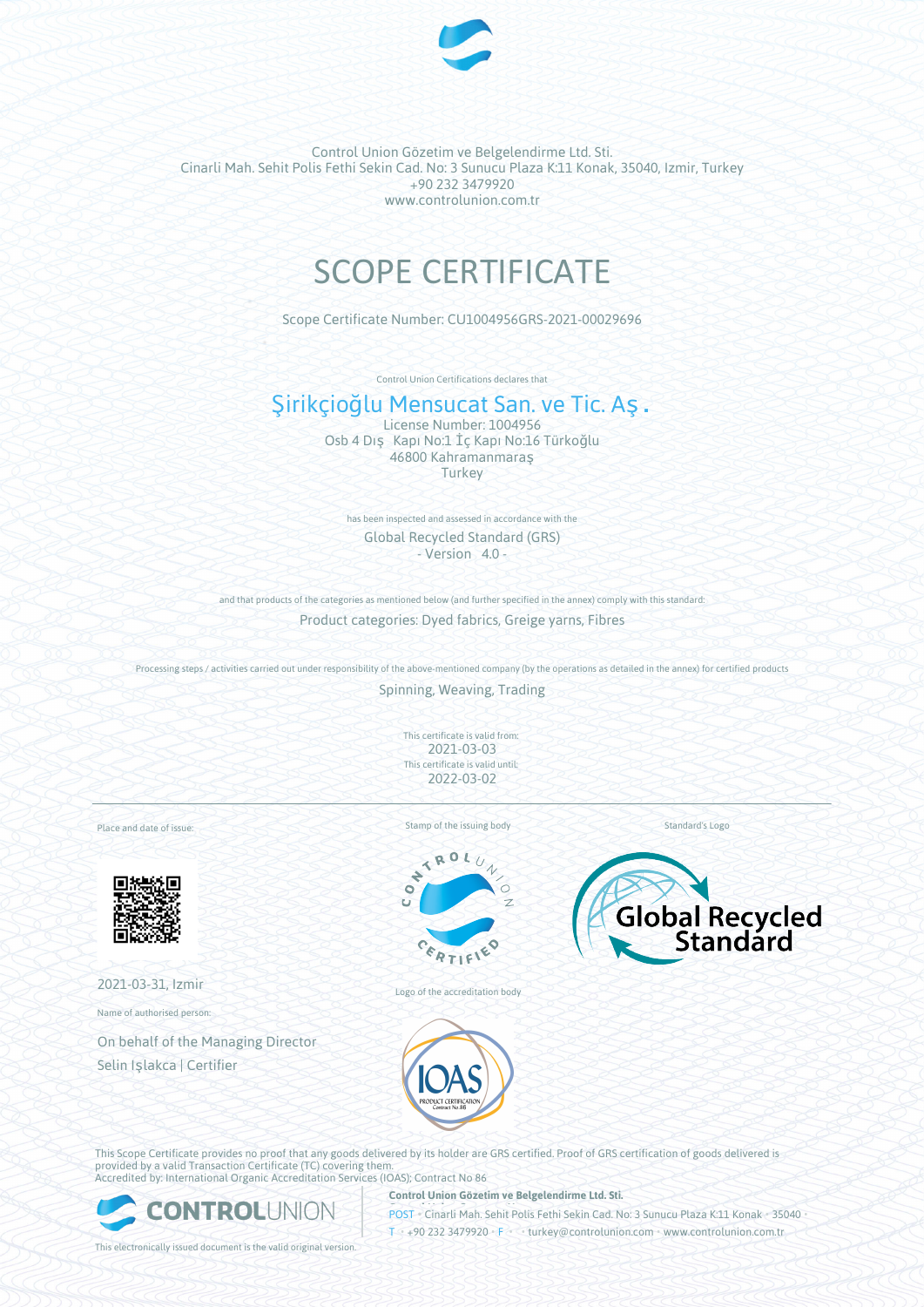

**Şirikçioğlu Mensucat San. ve Tic. Aş. Global Recycled Standard (GRS)**

Products Annex to certificate no. CU1004956GRS-2021-00029696 In specific the certificate covers the following products:

| <b>Product category</b> | <b>Product details</b> | <b>Material composition</b>                                                                                                              | <b>Label grade</b> |  |
|-------------------------|------------------------|------------------------------------------------------------------------------------------------------------------------------------------|--------------------|--|
| Dyed fabrics            | Denim fabrics          | 4.0% Conventional Elastane (Spandex)<br>20.0% Recycled Post-Consumer Cotton<br>47.0% Conventional Cotton<br>29.0% Conventional Polyester | Post-Consumer      |  |
| Dyed fabrics            | Denim fabrics          | 20.0% Recycled Post-Consumer Cotton<br>23.0% Conventional Polyester<br>3.0% Conventional Elastane (Spandex)<br>54.0% Conventional Cotton | Post-Consumer      |  |
| Dyed fabrics            | <b>Denim</b> fabrics   | 20.0% Recycled Post-Consumer Cotton<br>80.0% Conventional Cotton                                                                         | Post-Consumer      |  |
| Dyed fabrics            | Denim fabrics          | 78.0% Conventional Cotton<br>20.0% Recycled Post-Consumer Cotton<br>2.0% Conventional Elastane (Spandex)                                 | Post-Consumer      |  |
| Dyed fabrics            | Denim fabrics          | 20.0% Recycled Pre-Consumer Cotton<br>2.0% Conventional Elastane (Spandex)<br>78.0% Conventional Cotton                                  | Pre-Consumer       |  |
| Fibres                  | Raw fiber              | 100.0% Recycled Pre-Consumer Cotton                                                                                                      | Pre-Consumer       |  |
| Greige yarns            | Carded yarns           | 100.0% Recycled Pre-Consumer Cotton                                                                                                      | Pre-Consumer       |  |
| Greige yarns            | Carded yarns           | 50.0% Organic Cotton<br>50.0% Recycled Pre-Consumer Cotton                                                                               | Pre-Consumer       |  |
| Greige yarns            | Carded yarns           | 51.0% Recycled Pre-Consumer Cotton<br>49.0% Organic Cotton                                                                               | Pre-Consumer       |  |
| Greige yarns            | Carded yarns           | 35.0% Recycled Pre-Consumer Cotton<br>65.0% Conventional Cotton                                                                          | Pre-Consumer       |  |
| Greige yarns            | Other                  | 48.2% Recycled Post-Consumer Polyester<br>48.2% Recycled Post-Consumer Cotton<br>3.6% Conventional Elastane (Spandex)                    | Post-Consumer      |  |
| Greige yarns            | Other                  | 50.0% Conventional Cotton<br>4.0% Conventional Elastane (Spandex)<br>46.0% Recycled Pre-Consumer Cotton                                  | Pre-Consumer       |  |
| Greige yarns            | Other                  | 50.0% Recycled Pre-Consumer Cotton<br>50.0% Conventional Cotton                                                                          | Pre-Consumer       |  |
| Greige yarns            | Other                  | 50.0% Recycled Pre-Consumer Cotton<br>50.0% Organic Cotton                                                                               | Pre-Consumer       |  |
| Greige yarns            | Other                  | 75.0% Organic Cotton<br>25.0% Recycled Pre-Consumer Cotton                                                                               | Pre-Consumer       |  |

Products made with Organic fibers are also certified to the Organic Content Standard or Global Organic Textile Standard.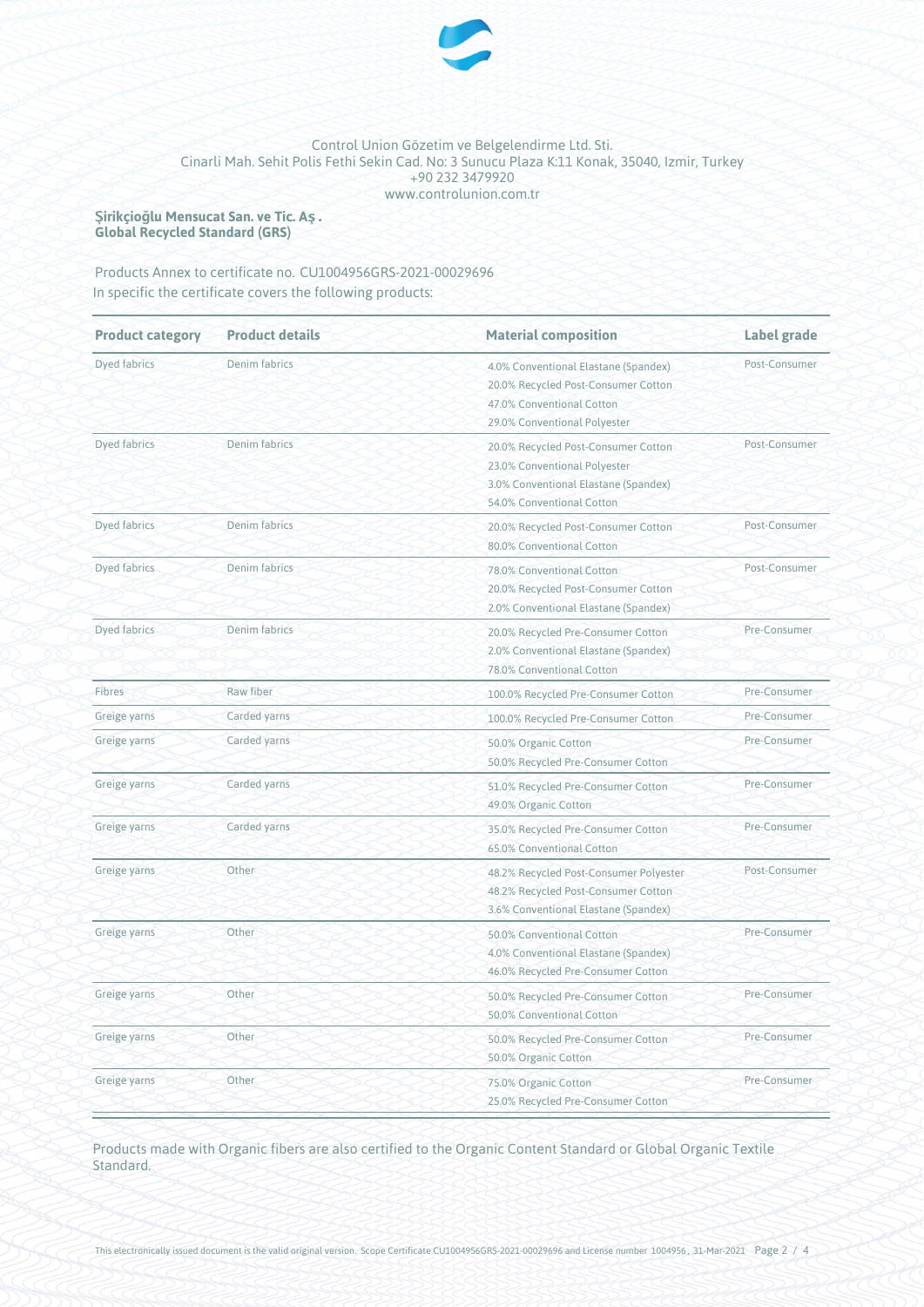

**Şirikçioğlu Mensucat San. ve Tic. Aş. Global Recycled Standard (GRS)**

Place and date of issue:



2021-03-31, Izmir

Name of authorised person:

On behalf of the Managing Director Selin Işlakca | Certifier





Standard's logo

Logo of the accreditation body